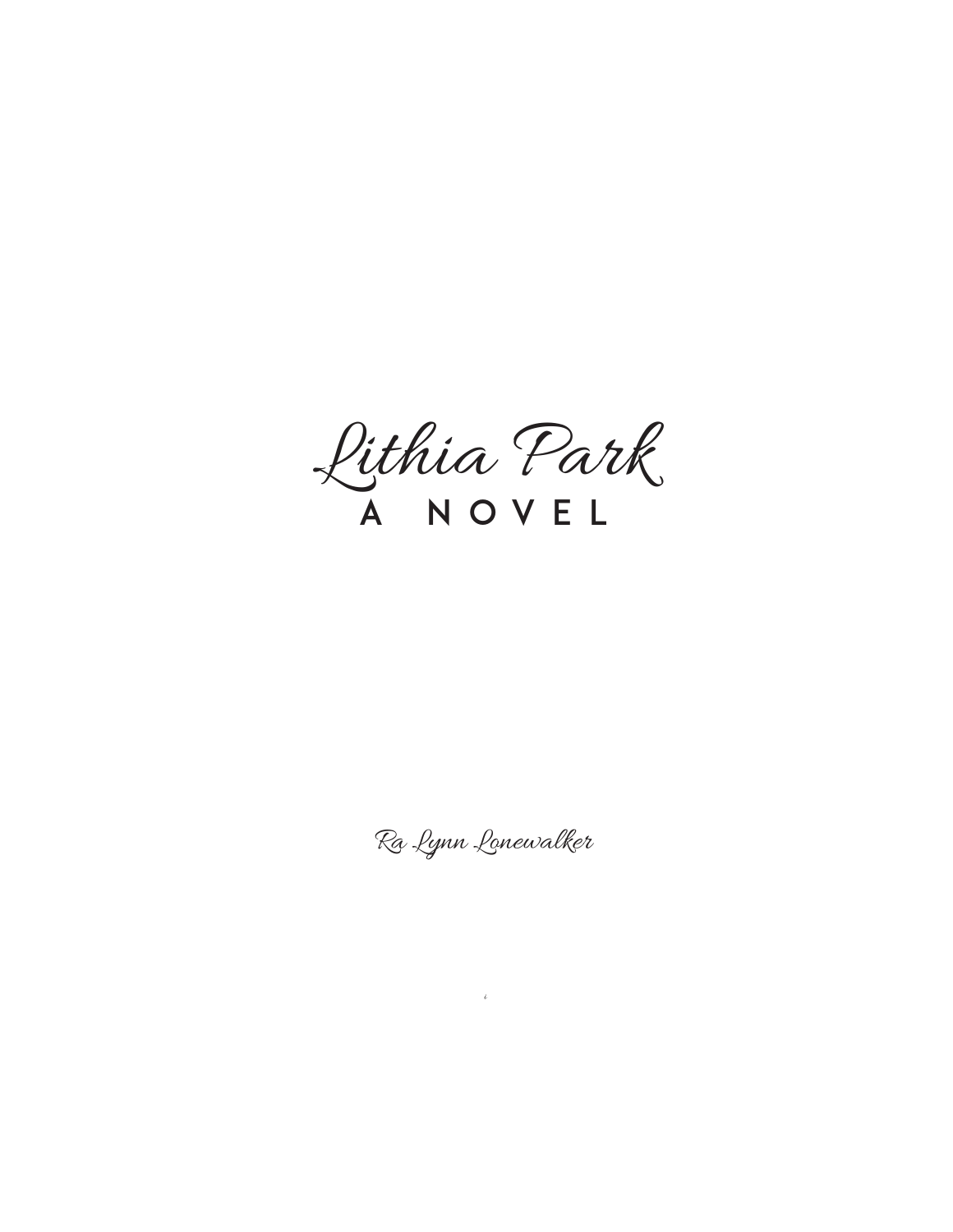Copyright © 2019 by Don Leflet. All rights reserved.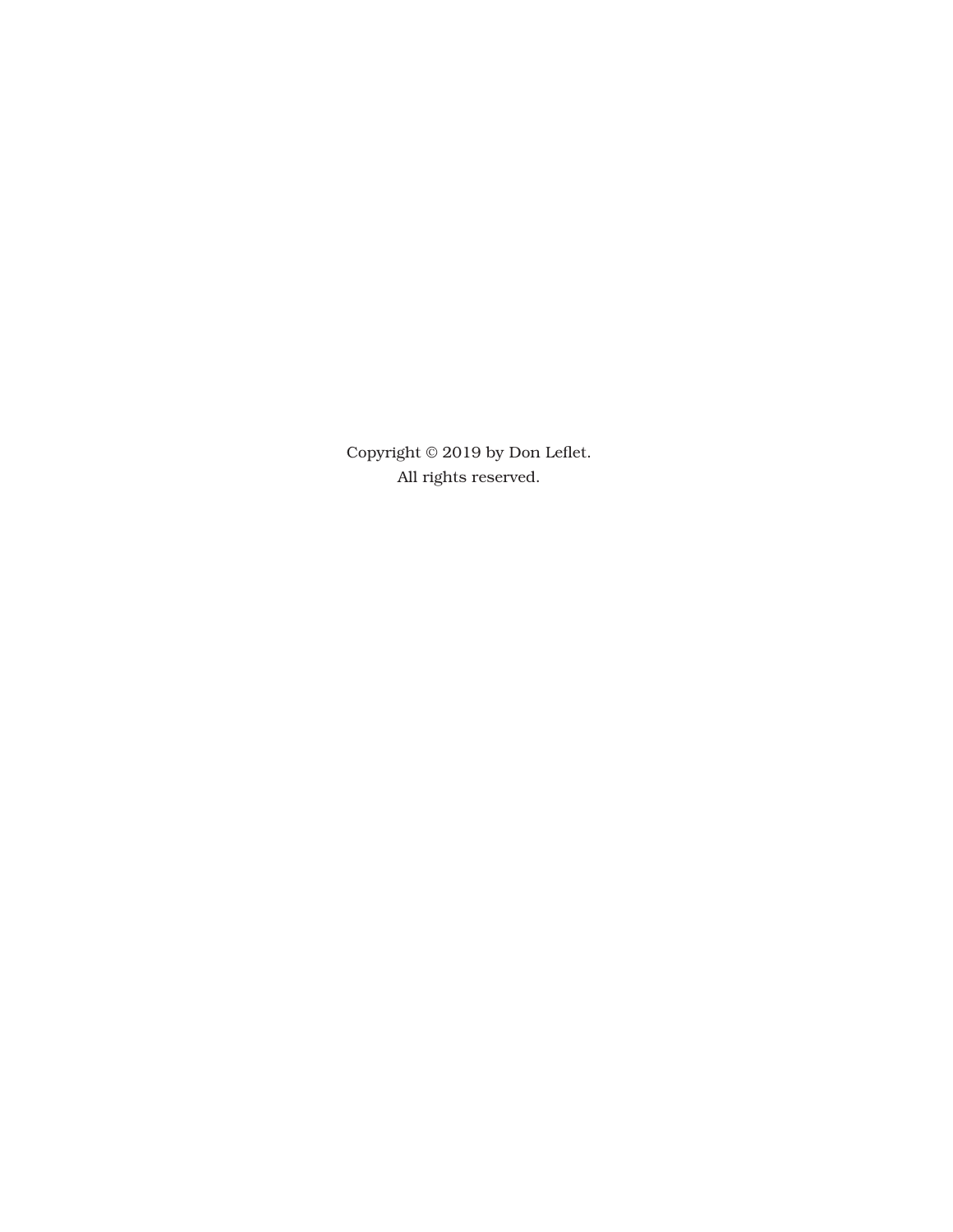Prologue

 $\mathcal{I}_f$  you listen carefully, you can hear Lithia Park murmuring in an ancient voice that seems to hold all secrets. Often the voice comes as a cold vibration pulsating through the air, bringing a stronger chill with every word.

The delicate veil between realities in Lithia Park gently releases the observer from the cares of life and the boredom of a complicated, overly critical, selfcentered, noisy society. In Lithia Park we pause, and our rushing about, our sorrows and anxieties fade into a long-awaited hush.

If you are lucky, you might see trailing lights and shadows normally invisible to the naked eye. The energy is strong here. It bends and distorts the illusion we call reality and opens doorways from the aether, allowing spirits to walk between this world and the next. Glittering, mysterious, and crafty, it is watchful of who enters the park.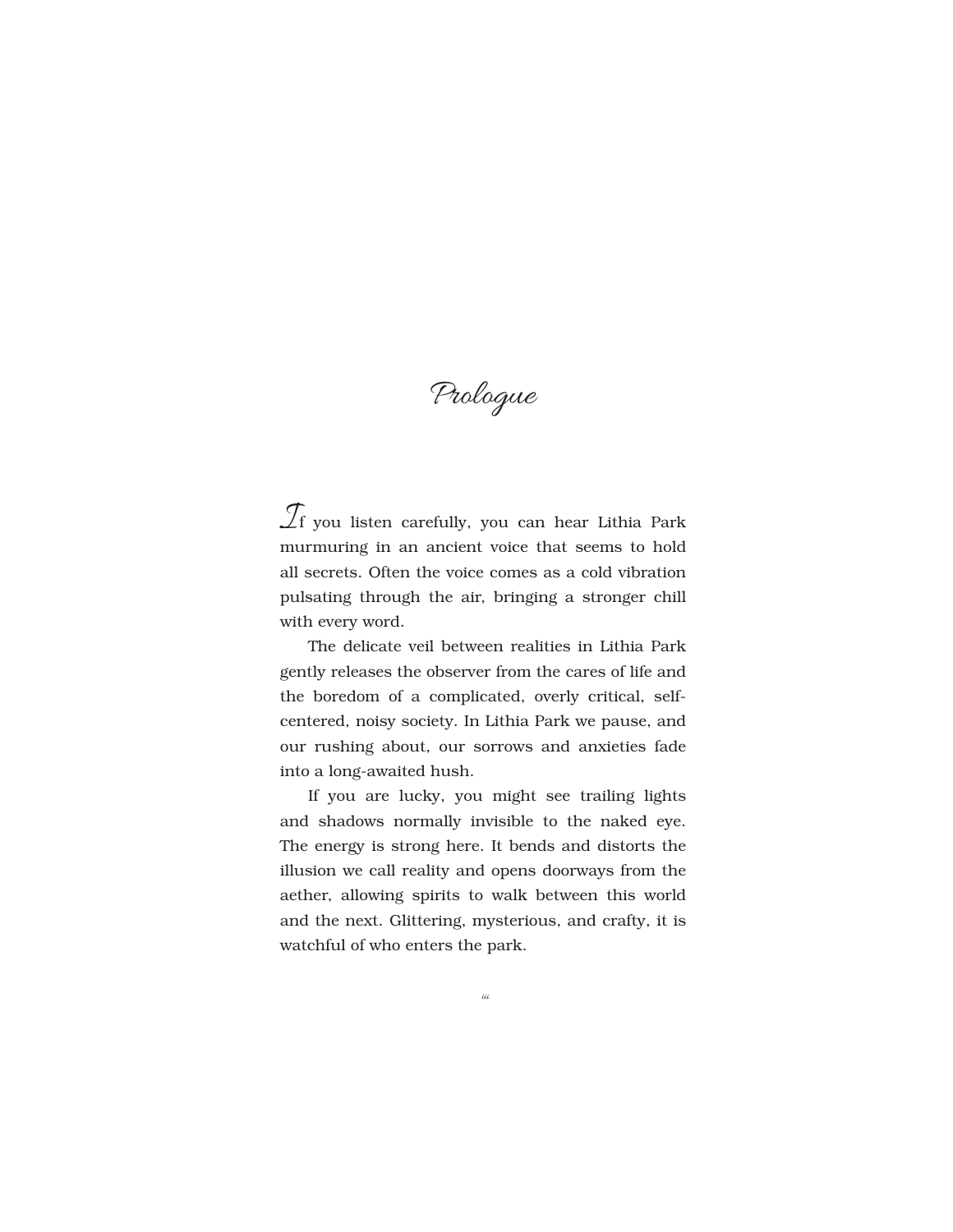The park tells its old stories in flashes of lights, shimmering white luminous forms, and ghostly figures that walk the park's paths and trails, then dissolve into thin air.

Can all this be true?

Some say that when all is quiet and most of us are sleeping, footprints of souls long departed line the paths lacing the park together. Others speak of spirits sliding between trees or hiding behind bushes and shrubs, waiting for a particular person to happen by. You may see the park as empty. You probably won't see the shadows tracking your footsteps, but if you listen carefully enough, you might hear someone call your name from the emptiness.

Do spirits have any significance, or are they just glimpses, random encounters that can't be rationally explained in everyday language?

Beyond the ghosts, beyond the park's casual appearance, lie the deeper mysteries. We must be patient and remain observant to spot the symbols hidden here and there. Those who are patient and attentive may notice the secret codes woven into the park—symbols and codes revealing that the park is dynamic, forever shifting with spiritual energy.

How to see the spirits that inhabit Lithia Park? How to see the hidden symbols and codes, the secrets of Lithia Park? How to hear the murmuring voices?

First, we must set foot in the park, make contact with the ground itself. We are invited to come in, to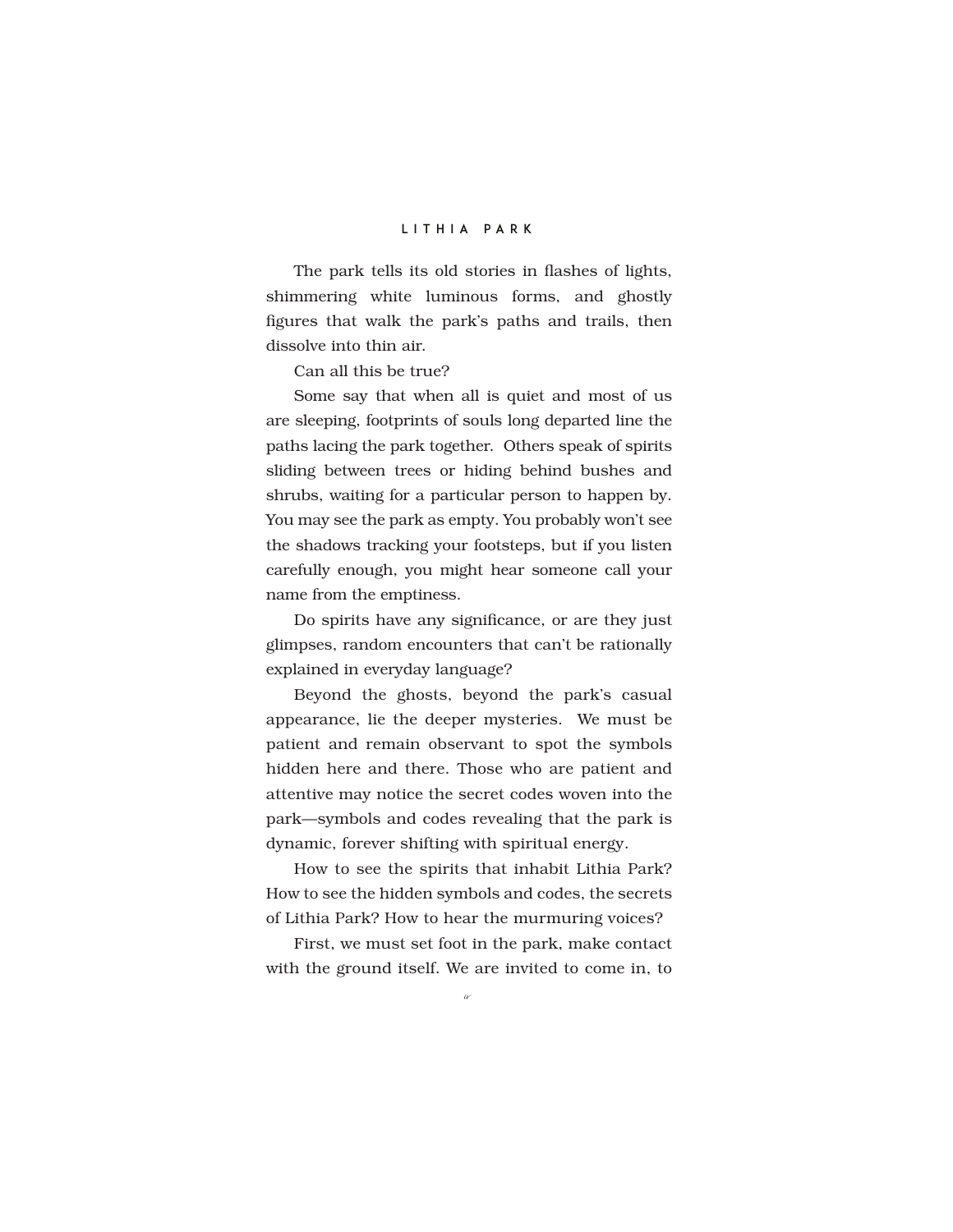touch the trees, feel the grass, smell the flowers, and see the flowing water. In Lithia Park, we are permitted to find union with something greater, to feel the pulse in the ground beneath our feet. Standing in this park, we are closer to the soul of our planet. We are in a place that allows us to reach into other dimensions, a place where we can interact with the spirits.

Here we find the essence of Mother Earth, which places us in the universe and gives us the ability to tune in to the three octaves of awareness—the solar spiritual octave, the lunar dream octave, and the earthly physical octave. (Some people call these realms, but the word "octave" reminds us that the socalled realms are contiguous.) Thanks to the earth's own magic we can move from the earthly to the lunar and further up into the spirit octave or realm. And if we accept Mother Earth's powers, we can access our planet's true magic in places like Lithia Park.

*Sacred space*.

What is sacred space but that space honored by our consciousness? Yes, all space is sacred, yet when a particular space is defined as a *temenos*, it is a precinct of spiritual significance. Remarkable things happen here. Our consciousness and energy become more highly defined and connected to the whole. In sacred space, we find a focal point where the human being communicates with higher spirits. This is where we can mingle with those who have gone before us.

v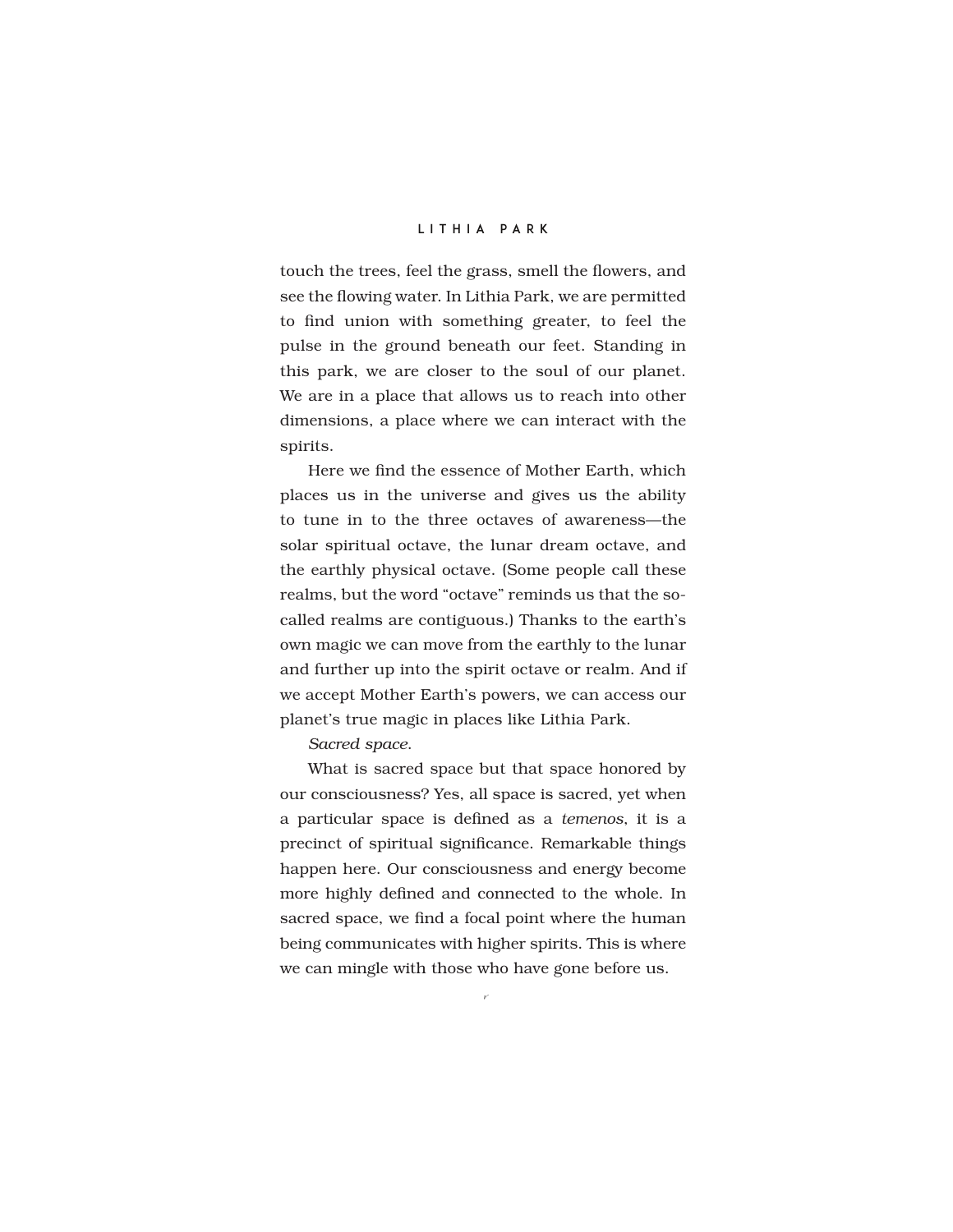Sacred space has seven cardinal points that we must acknowledge before we can commune. These are Above, Below, East, South, West, North, and Within, the seventh point that lies within the individual. It is true that within every one of us there is a spiritual gateway that connects our awareness first to the planet and the land and then, ultimately, to the universe. This awareness is, alas, lost to most of us today. We don't know how to find our abilities that are connected to our spirit. We're too busy being human and doing what human beings do to make a living. We don't have time to notice our own energy.

But walk away from the rush of the corporeal, mundane world. Come to Lithia Park and find yourself here, where the spirits might touch you, where they might see you for who you really are. Hush! Close your eyes. Let the moment be. Dance with the shadows in this place where fear will find you, where your secret dreams are the music that guides you. As you dance encircled by the beauties of the haunting spirits, you may sense that you've changed. Whatever you dread, whatever you conceal, whatever you bring to the park that exists deep inside your mind, the park will commune with that "whatever." And from this experience you will realize that something exceptional is happening.

Whatever you adore, whatever you offer, whatever you believe you need to live will twist, warp, and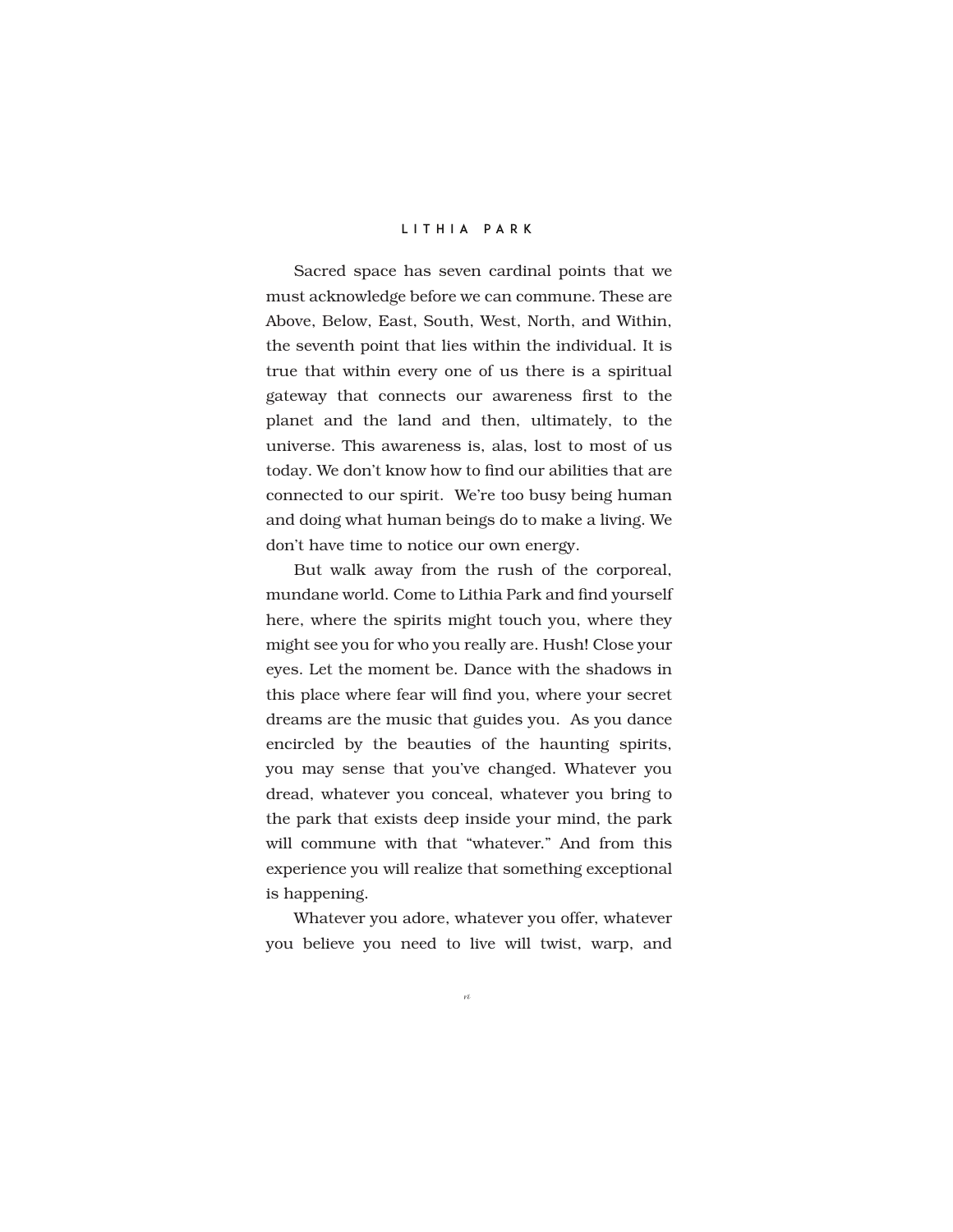change here in Lithia Park. Say goodbye to your pride, let your strength dissolve, and allow yourself to be vulnerable here. In the moment of apprehension as the shadows have gathered around you, know that the spirits see you. Know that it's your innocent *self* they want.

Here in this park that spins out of time, where the image of the divine is a tree, you very well might stumble onto real magic and meet the vast supernatural. Hidden here in the park, away from the bustle and noise of the modern city where the faces never seem to smile and where the masses isolate themselves behind doors, away from those crowded cities of confusing crossroads that always lead back to the drudgery of work… here is a place where magic is at work. Here is where spirits are alive and dancing.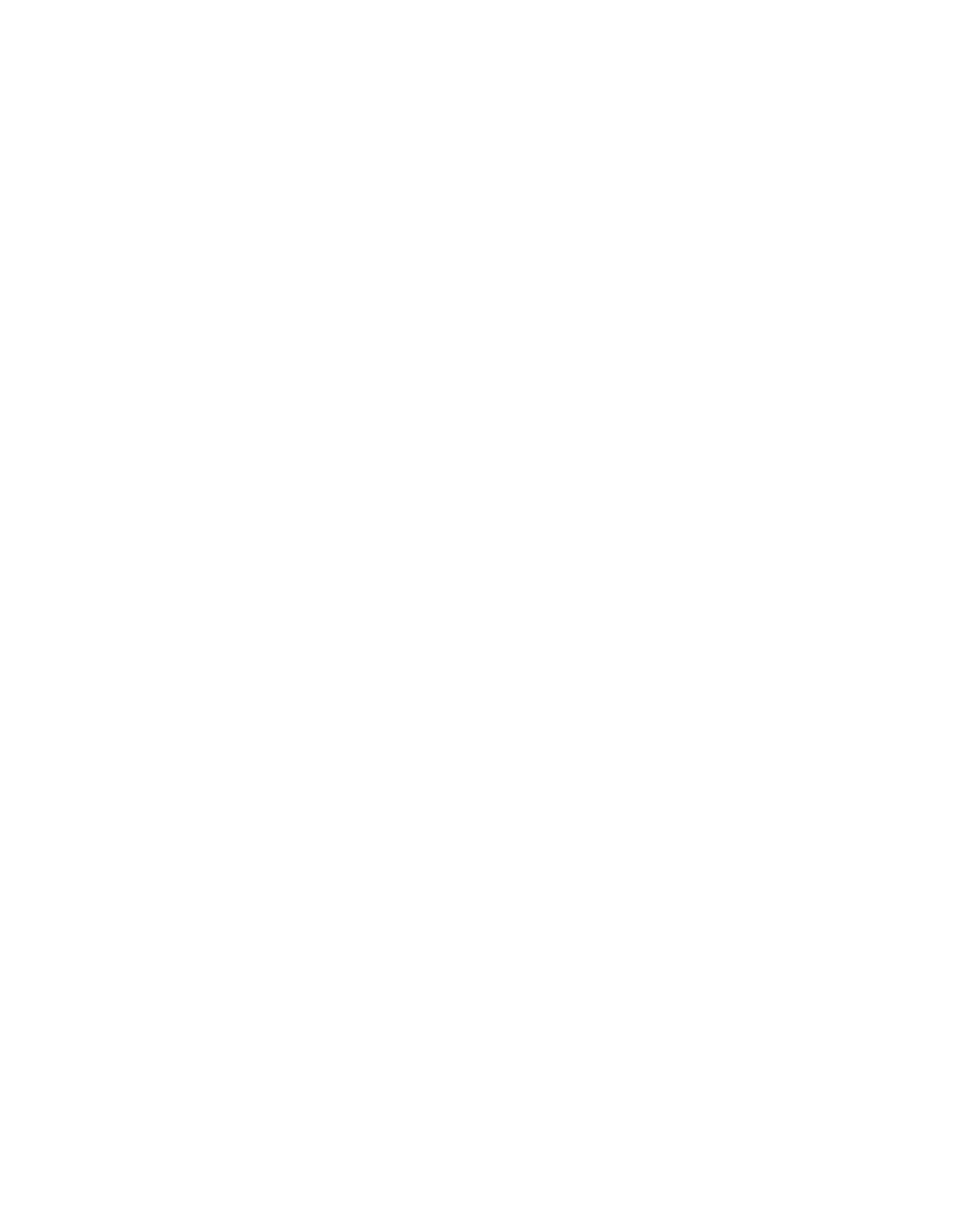Lithia Park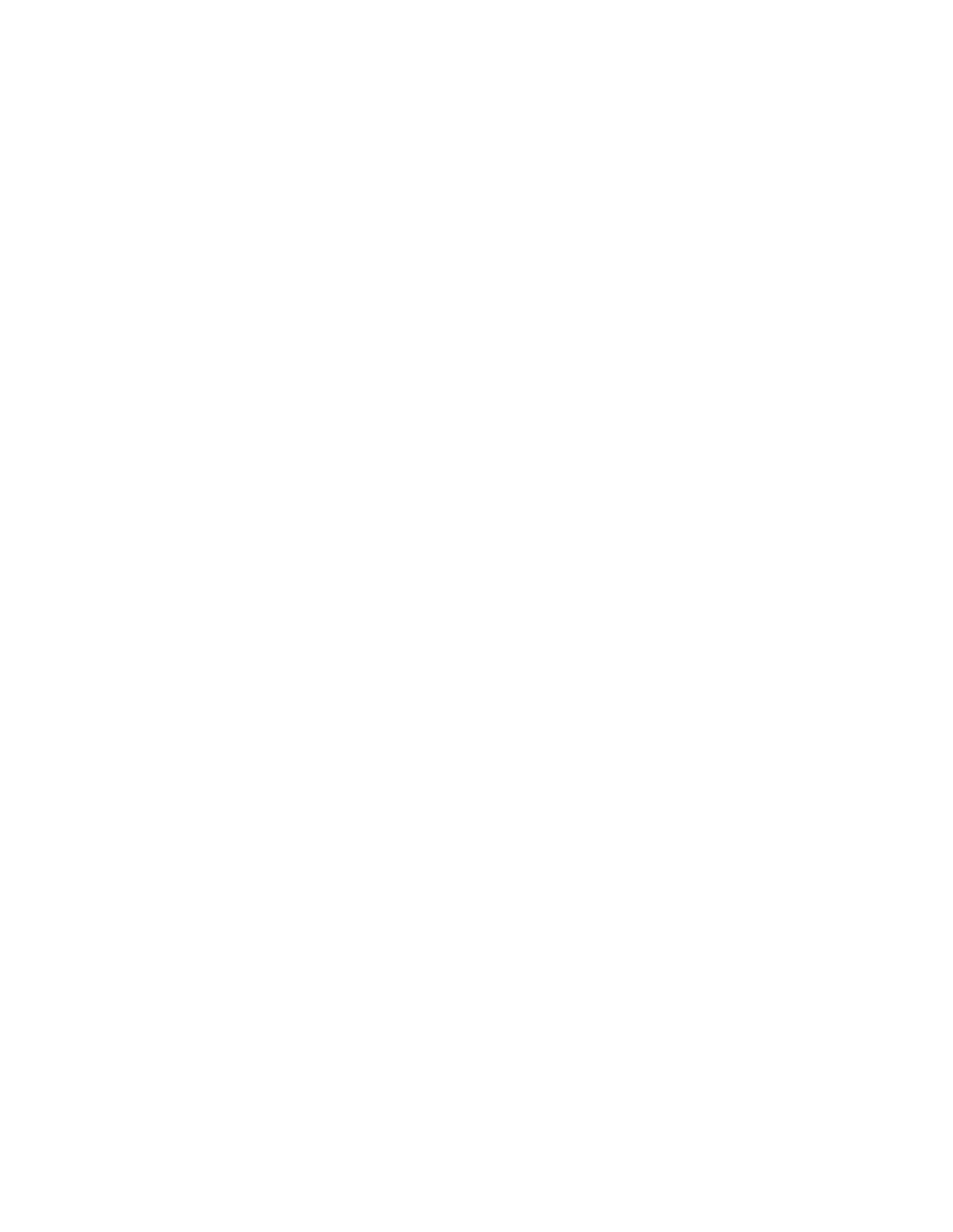# Chapter 1

 $70$  inter had come to Ashland, Oregon. The leaves had fallen from the trees, and the blue skies had turned gray. Ruby Birk chased Yukon, her dog, down the street. He slipped through a break in an old chainlink fence obscured by a weak-stemmed vine, one of those common vines found in southern Oregon that grow thick on fences.

Yukon was acting odd. He was usually mindful of Ruby and listened to her. He always followed her, never tried to lead. And he hardly ever ran off in pursuit of anything. But today he had suddenly taken off after nothing and ran like a bolt of lightning as if chasing something, though clearly there was nothing running in front of him. Ruby hadn't known the break in the fence existed, so she was surprised when Yukon disappeared.

Ruby was by no means fit to be running after her dog. Besides the fact that she wasn't at all athletic,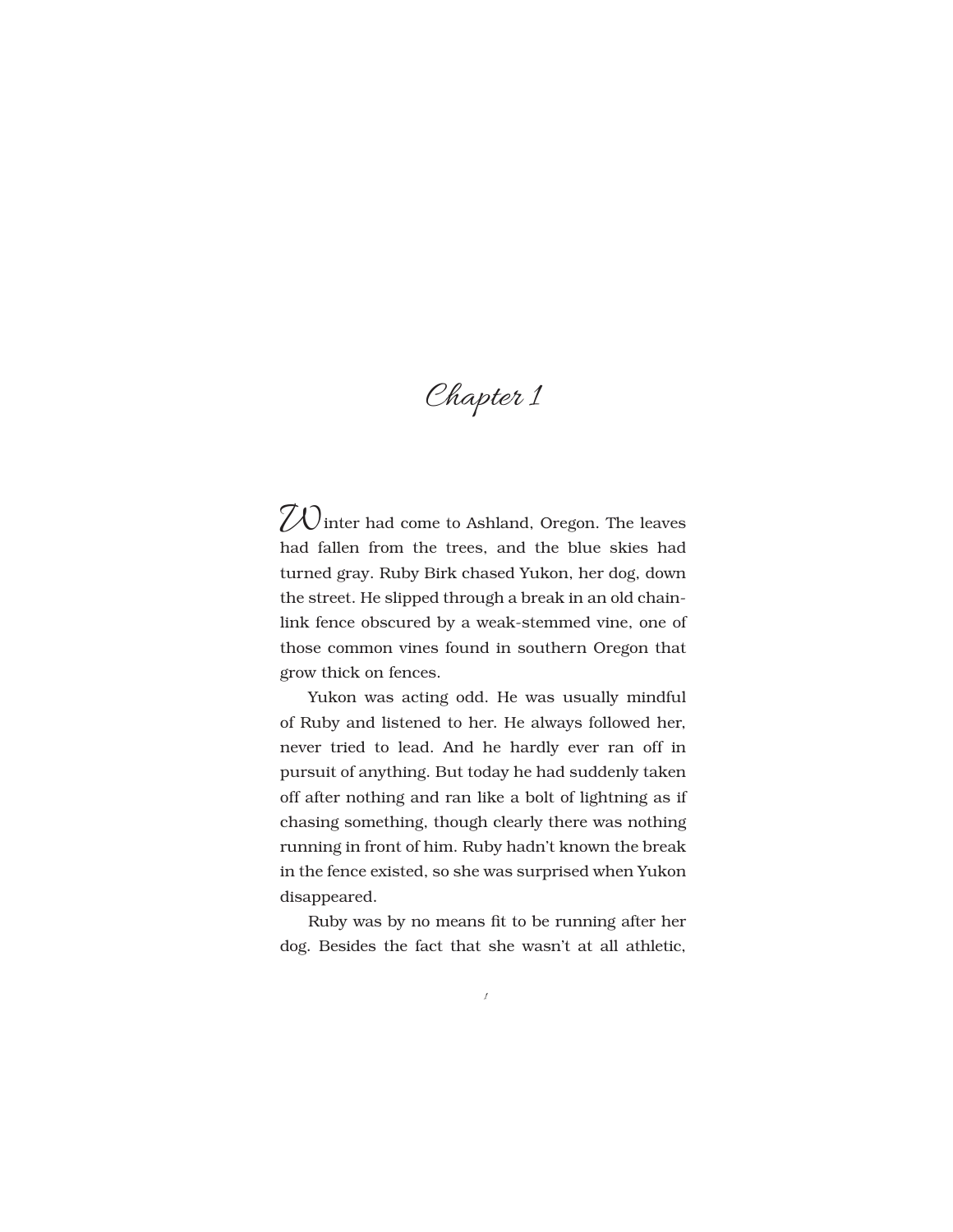her clothes were cumbersome, and her heavy black boots felt like dead weight that kept her rhythm to more of a fast walk than a run. As she ran, she felt an uncanny feeling somewhere between humiliation and uncertainty.

Was anyone watching?

She spotted the break in the fence and forced herself through it. Just behind the overgrown fence a hidden and obviously forgotten stone staircase descended to the Butler-Perozzi Fountain. Ruby had been to the park many times, but she had never before entered the park through the fence at the top of the staircase.

Something inside her stirred when she first discovered the fountain. It was fresh and strange for her. She would never have guessed that, once upon a time, the fountain was the jewel of the park, the crumbling stone steps she descended, the main entrance.

 She came to the peaceful park nearly every day, and almost always with Yukon in tow, as he enjoyed it as much as she. The park was near her home, giving her an easy escape from the world she felt unrelated to. She considered her instability in the "real world" as a direct cause for her dissatisfaction with the state of her current life. She couldn't trust her world, and so lived life through a pattern of isolation.

Yet, despite her loneliness, she trusted her solitude.

Today, however, thanks to Yukon running off into the cold winter mist, Lithia Park was an unscheduled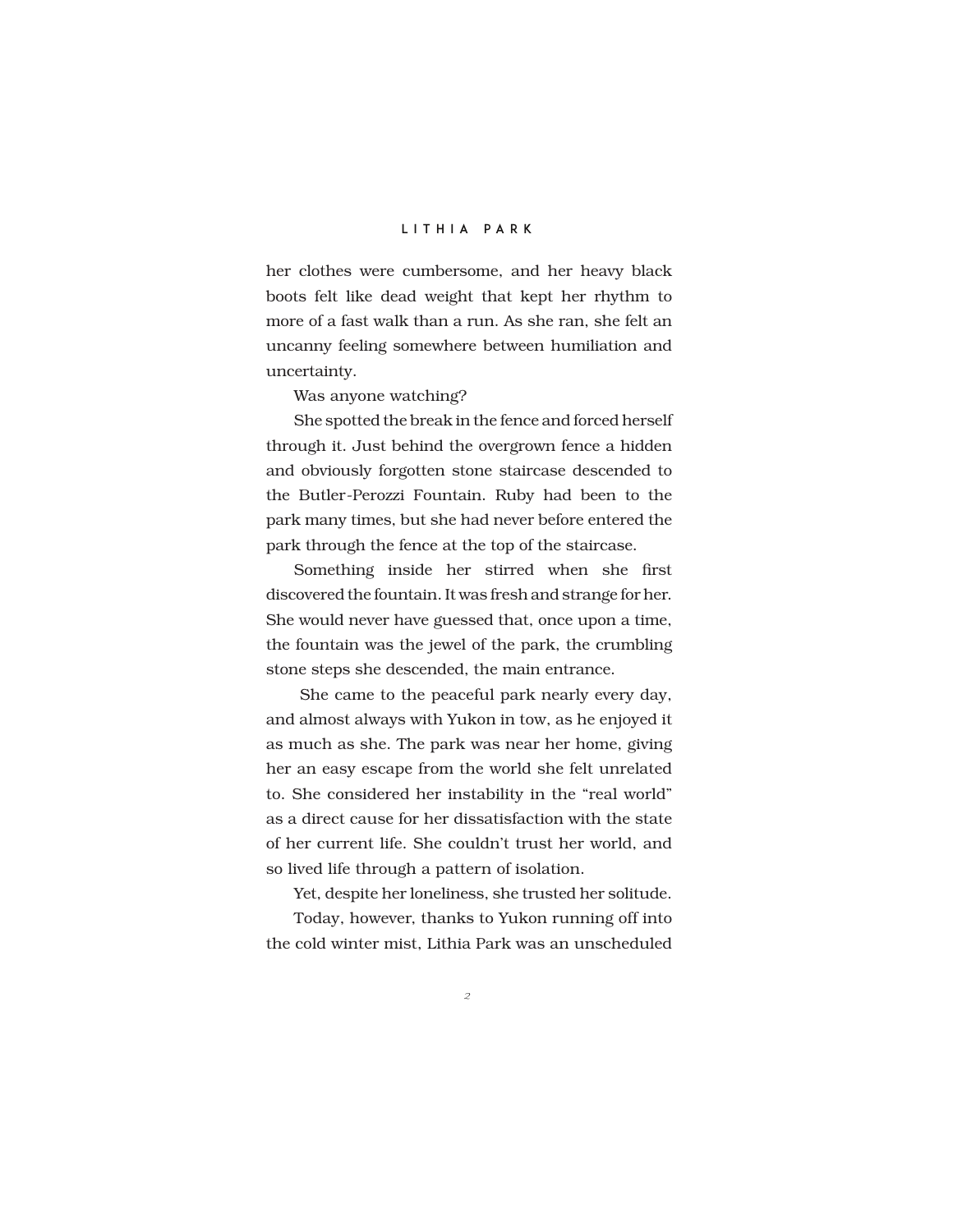stop. *At least it's empty!* Ruby told herself. She wanted to be alone here. Whatever Yukon was up to, she didn't mind because being alone gave her an opportunity to be free, to be here with nature. *Maybe that's what her dog was doing, too,* she thought. Enjoying the freedom to run without his leash. People often got annoyed seeing a dog running wild. Ruby was conscious of this and usually kept him on his leash. But today? Today was an exception.

The peace the park gave her seemed to open her mind to her celestial-self, the unseen but necessary element of her being that enjoyed the solitude. Her quiet side awakened here.

A breeze welcomed her. It was vibrant with the tingling purity of the winter's cold and laden with the wholesome, welcoming scent of pine, plus hints of frankincense, mastic, and other spices. But these scents made her feel… well… peculiar.

The absence of people meant all she could hear was the wind blowing dry leaves across the snowcovered ground. It had been an unusually cold season this year after four warm, dry winters. The Mount Ashland ski resort near the city hadn't even opened for ski season last year because of the west coast drought. This year, however, the snow was falling in late October, kept falling through November, and continued to fall now in early December, along with the temperature.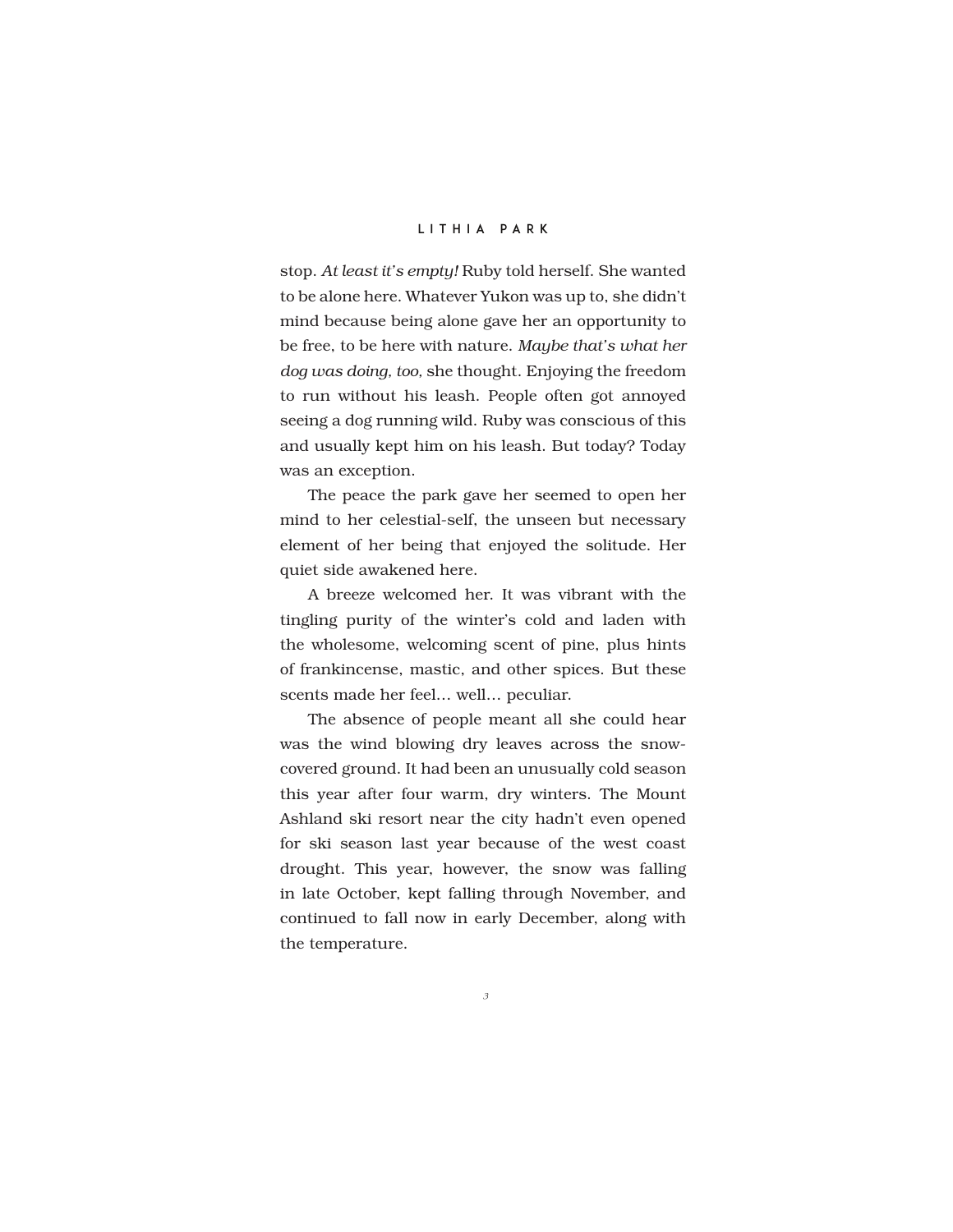Shivering in her inadequate overcoat, Ruby looked around the park. One bright ray of sunshine had broken through the cloud cover, making the park look like an enchanted kingdom.

Ruby continued following Yukon, who was still running free in the park. Only Yukon really cared about her. If not for him, she would feel even more lost. He kept her grounded.

Lately, she had nothing to look forward to. Mounting debts, fear, and depression filled her life. There was never enough money. The weight of what she owed almost made her knees buckle, while demands for payment grew and grew.

Her old overcoat, which she had bought at a second-hand store for eight bucks, hung loosely on her shoulders. Under one arm she held her old, cracked, leather portfolio stuffed with her work sketches, paintings, random drawings, and notes for art she might create in the future. Being an artist hadn't paid as well as she had naively expected. She maintained hope that her art would earn her a living, but her dreams of becoming a famous artist had vanished long ago.

#### *Dreams*.

Youthful dreams had faded as she grew older. She was now thirty-eight years old, middle-aged in her own mind, and the way time was moving it wouldn't be too long before she waned into old age. The thought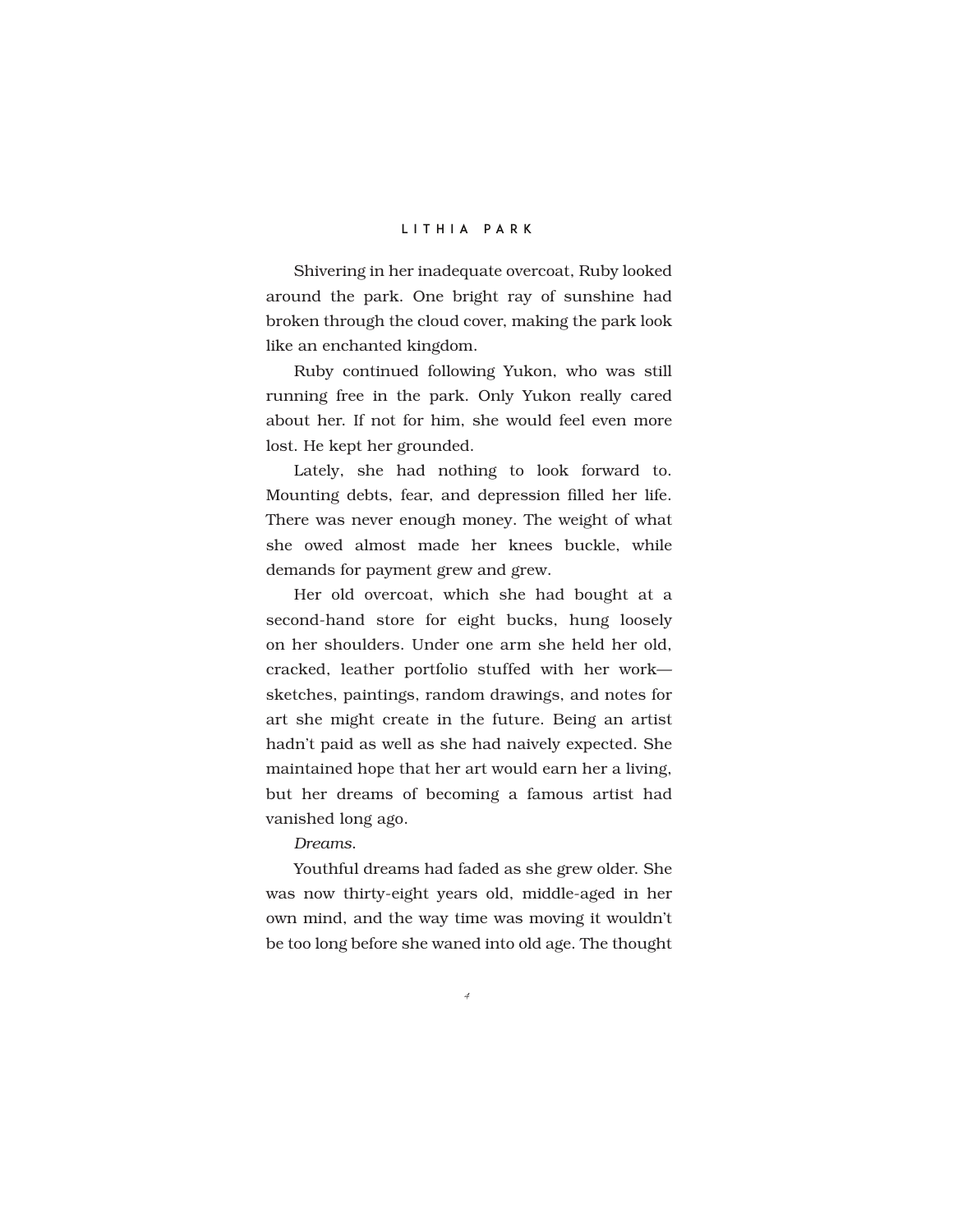of getting old scared her. She was certain that her dreams of painting in Florence, Paris, or Prague, or visiting the Mediterranean lands and walking handin-hand with a lover, had passed her by long ago.

She said the word *artist* aloud, and the sound of it brought the impression of isolated brilliance, a person with a hallowed aura, someone whose angelic hands massaged life into a masterpiece. When other people said *The Artist*, though, they usually meant an entertainer, an actor, a television celebrity, the lead singer in a band. That wasn't *her* kind of *artist*. The public declared that these modern-day so-called artists were the *true artists*, celebrities that lived on high, seated next to the angels that offered them mysterious gifts to distinguish them from ordinary humans. Ruby often wondered if her kind of *artist* was dead, and if so, for how long. A hundred years? More? She looked around the silent, empty park. *Is this*, she asked herself, *where my dreams come to die?*

Suddenly Yukon caught her attention. He was running around in the snow, sniffing and hiking his leg every once in a while to leave his mark. He was a mix of Malamute and gray wolf, with a fawn coat and a dark mask that held two different-colored eyes, one blue and one brown. His manner was playful and gentle, if a tad rambunctious. Ruby often joked that his different-colored eyes helped him understand the world better than any human could because, she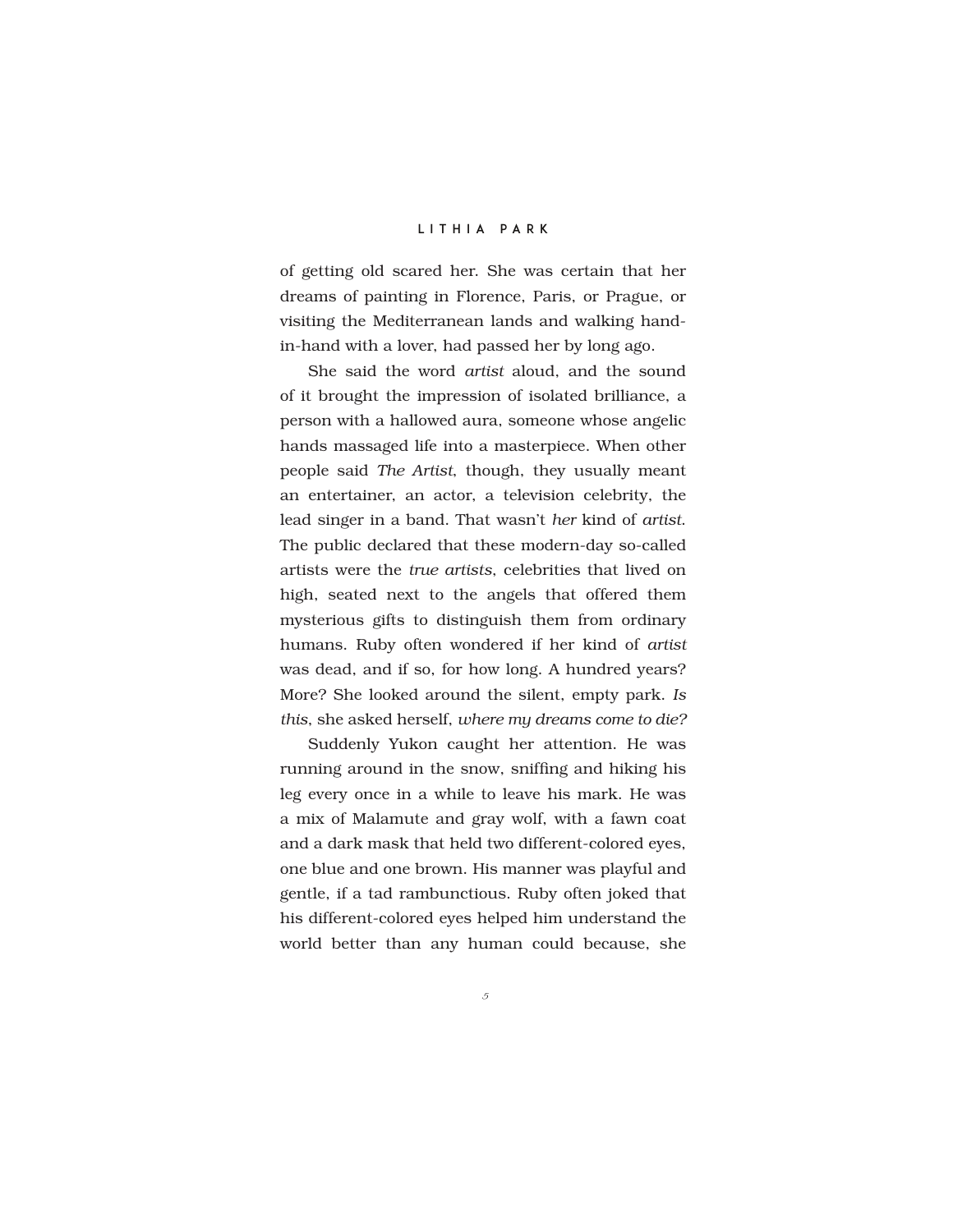claimed, the blue eye saw the spiritual world while the brown eye saw the physical one.

While her mind fumbled through her almost constant thoughts of art, debt, and her rotten life, she also realized that she was hungry and suffering, though not from the coldness of the winter, nor from the destitution she felt to her core almost every day. She hungered for mental sustenance, for something that would pull her out of the storms of her harsh psychological winter. She often imagined herself motionless, frozen, empty of both joy and inspiration. In such moods, she predicted that spring would never come. She feared that she would be stuck in a winter both literal and psychological for the rest of her life.

Even though she always told people she was an artist, she had yet to convince herself. Her greatest fear was that a critic (which, to an artist, is everyone) would call her a fake. It didn't take much for her to believe she was only going through the motions of being an artist. *After all*, she'd tell herself, *real artists know what they're doing*. *They're entitled to feel good about themselves and their work.* But not her. If only she were certain she was an artist, then she wouldn't hold her work in such low esteem. If only she were creative enough to paint something no one had seen before… If only she could paint something people would want to buy… If only her art could make a living for her… If only….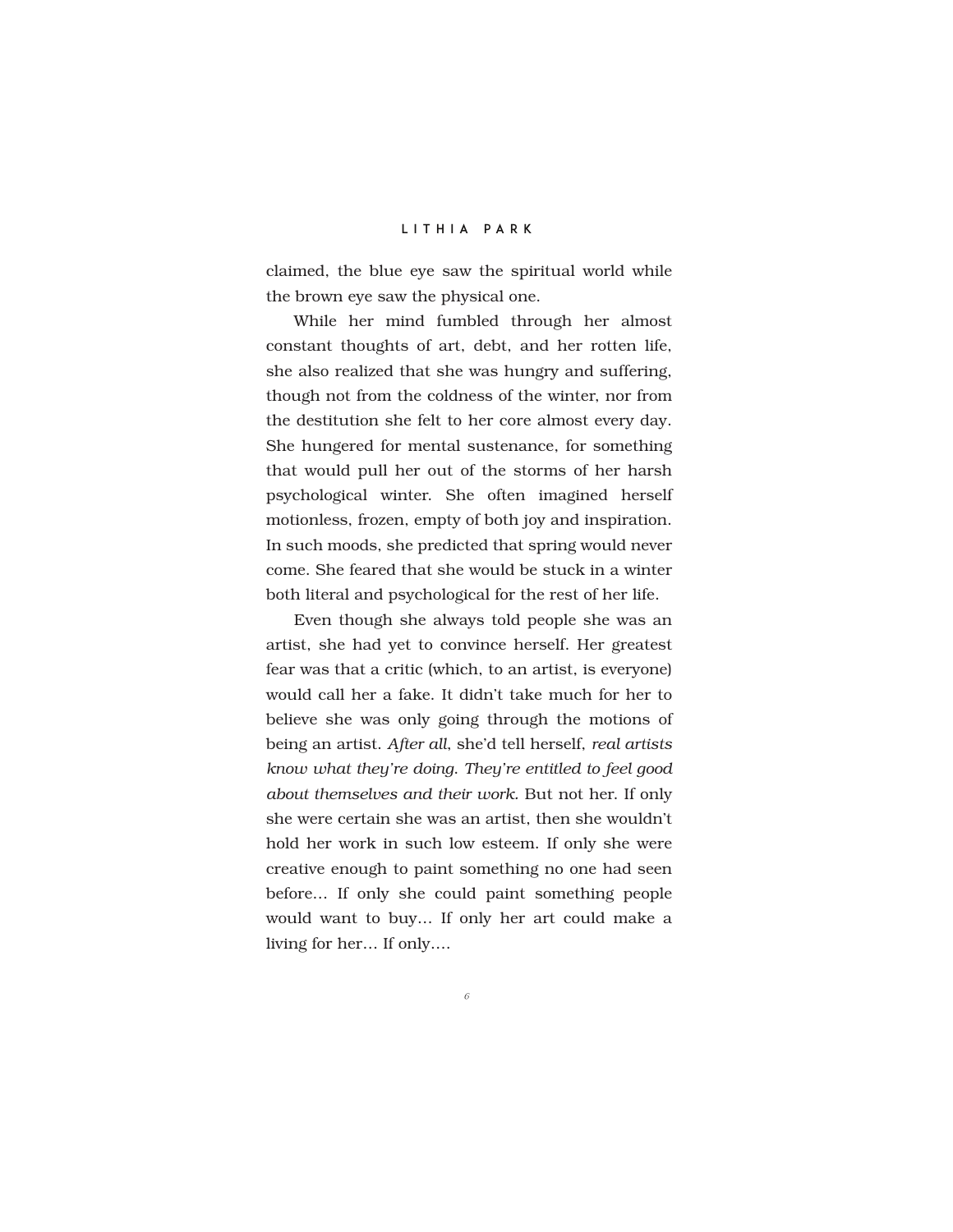She gave Yukon the one long whistle that let him know that he was free to run around, then headed toward a second flight of fractured and weathered stone steps These steps stood directly in front of the fountain and led down to the park grounds. To her left, she noticed, someone had cleared away the snow to reveal a brass plaque. She paused to read it before going on. The plaque gave a brief history of the fountain and the park, which had been established in 1892, four hundred years after Christopher Columbus had arrived in the New World. The land had originally been designated as a city park; however, it only became noteworthy after John McLaren, who also designed the Golden Gate Park in San Francisco, designed Lithia Park in 1914. The fountain, sculpted by A. Frilli of Florence, Italy, had been added in 1916.

Reading the fountain's history struck a chord in Ruby. It made her curious about this fountain. She walked closer to examine and appreciate the skill that had gone into creating it. The wind dropped, and the great silence of the park surrounded her. The fountain, a true piece of art, stood as a testament to the men who had created it and the park in which it sat, men who were now long dead. But it did not reveal the secrets of their lives… their fears, debts, good fortune, courage, or weaknesses. It was, she thought, a statement set in marble, declaring that its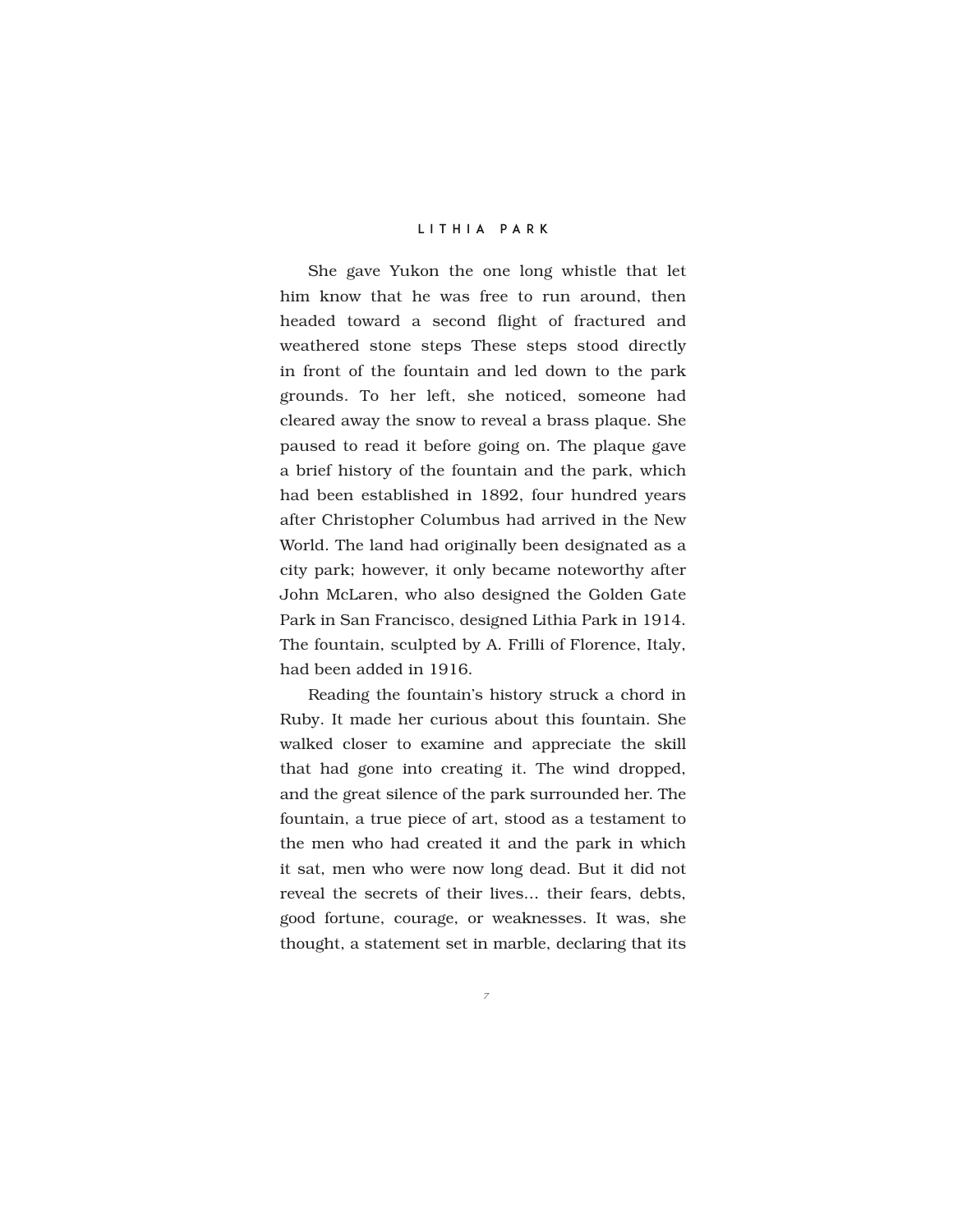designers' souls had existed not only for the park, or for Ashland, but for the whole world.

*That's why artists create their work, isn't it,* she thought. *To show the world.* 

She walked around the fountain and gasped at the sight of recent vandalism on its west side. *Who would be so disrespectful?* Someone had bashed the decorative marble base with something heavy, like a sledgehammer, and broken off big chunks of it. And then there was the tag, a spray-painted urban glyph perhaps marking some wannabe crew's territory. Whatever the tag meant, it certainly didn't belong on this beautiful piece of art. *Disgraceful!*

Frowning, she continued walking around the fountain as a damp mist rose and swirled around her. A few dried leaves danced within the swirling air while she stood quiet and unafraid. As she watched the leaves, she saw the air outline a figure that developed into a flickering image of a man. The sight of the fuzzy figure made her eyes go wide. A strangled shriek tore through the air, startling her further until she recognized the scream as her own. The image vanished along with her cry, leaving her bewildered and staring at the area where the leaves still swirled.

She shook herself, feeling completely ridiculous. *Surely I imagined the whole thing.* Yukon had returned and sat grinning and panting apparently unconcerned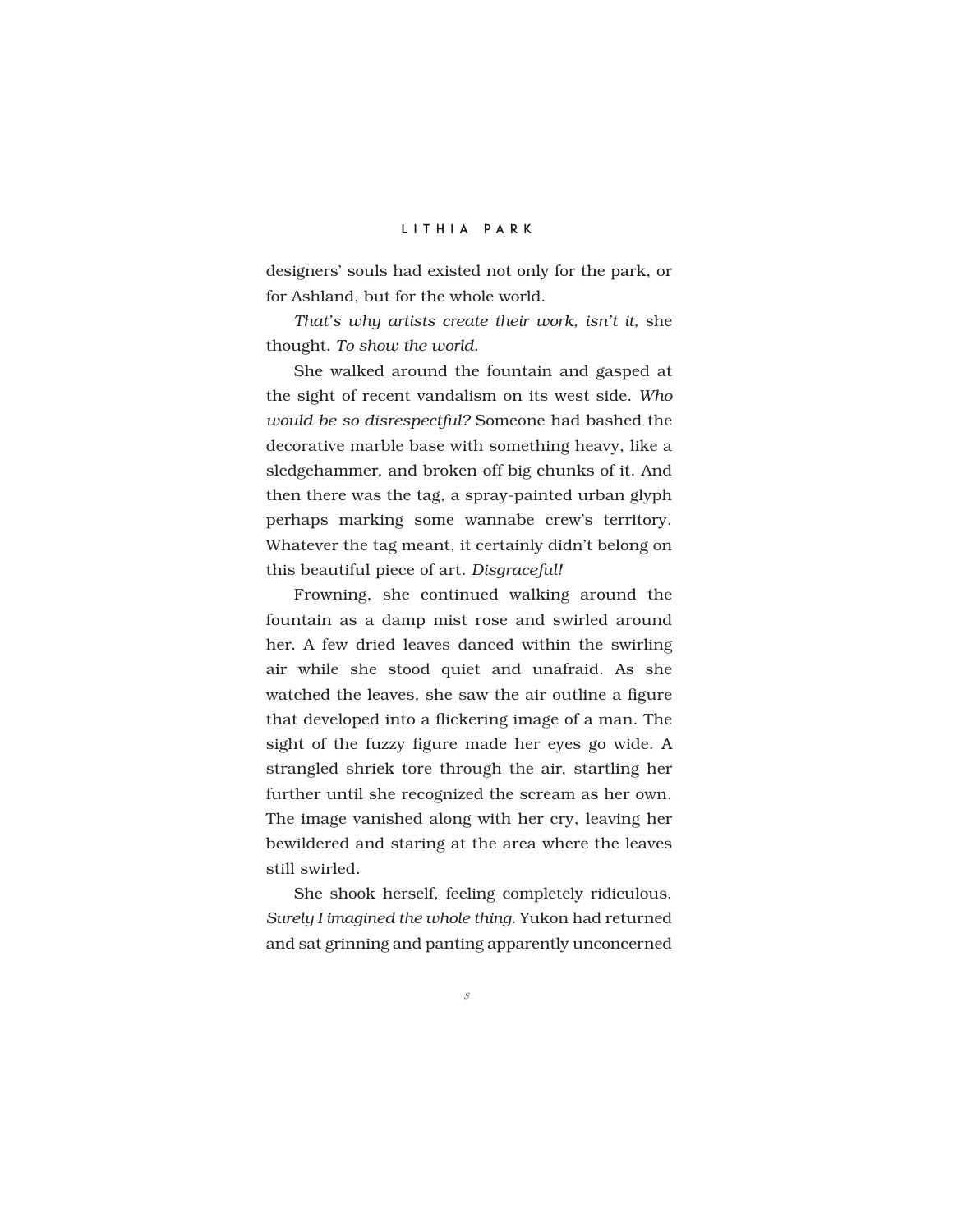by the commotion. Shaking her head, Ruby turned and went down the stairs and into the park.

A gust of wind blew at her, and within it she heard a voice.

#### *Ruby? Ruby Birk!*

The voice was simultaneously ghostly and soothing. Her heart slowed, and her whole body relaxed. She turned and looked back up the steps for the source of the call. The fountain suddenly looked different. There was something about it she couldn't quite identify. And that voice she'd heard… familiar, but so strange. In it she heard more than someone just calling her name. She heard—or felt—a connection. Yes, she had *felt* it. A connection to a place, to someone, to—

She had an impulse.

Feeling compelled to sketch the fountain, she turned and looked for the best place to sit and rough out a draft. An idea crept into her mind, slowly at first, but then it gained momentum. She walked down the hill a bit so she could see the fountain from a wider perspective. Sitting on a park bench, she opened her portfolio and pulled out a blank sheet of sketch paper and a charcoal pencil. She was ready to make her first stroke, but she felt a little light-headed, unable to orient herself to the reality around her. Her mind tripped over the ghostly image by the fountain and the voice she'd heard. She closed her eyes and shook her head, then straightened, opened her eyes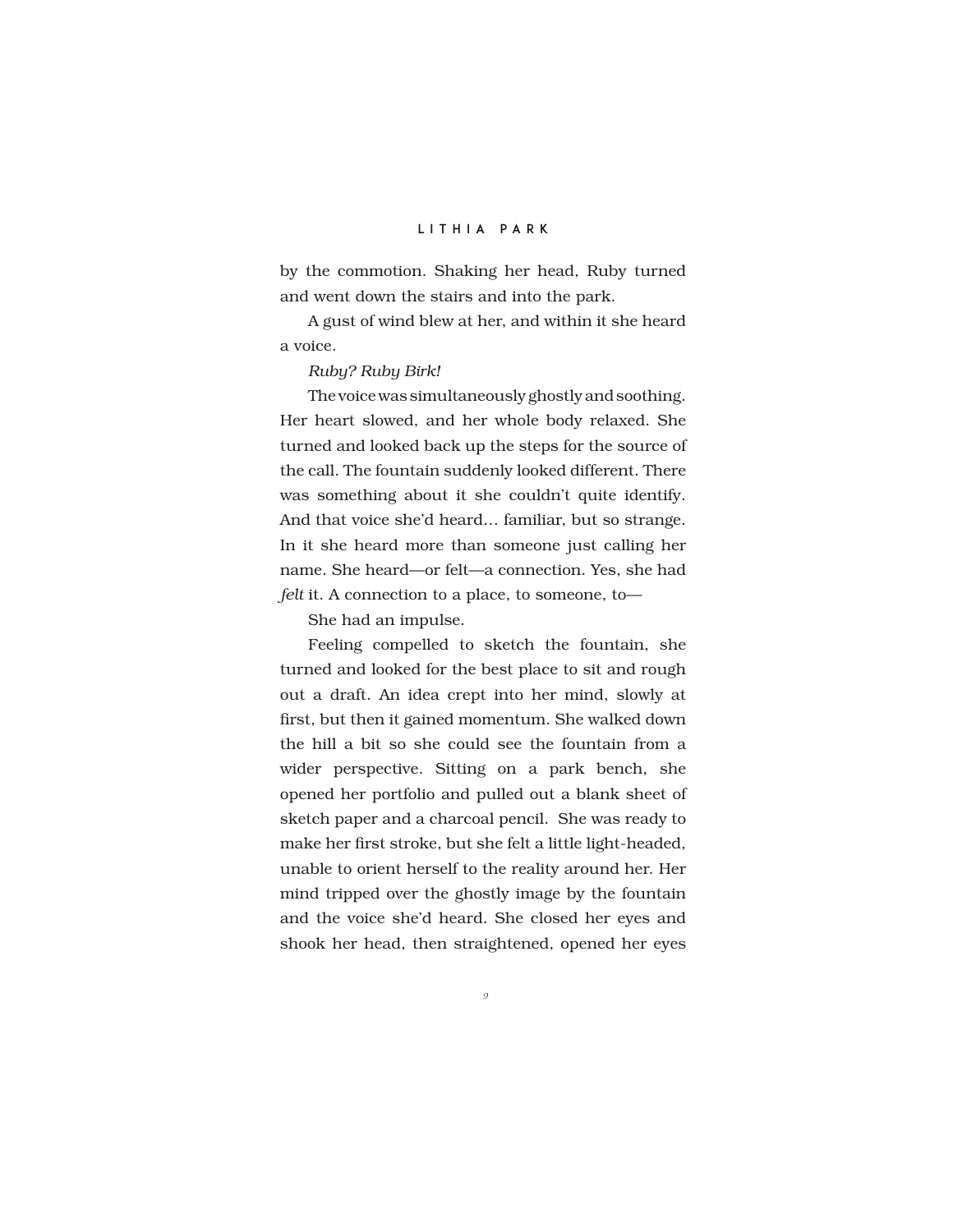again, and looked at the charcoal pencil in her hand. Her new idea was different from the kind of art she had been doing for many years. Her usual style was dark. She enjoyed drawing and painting graveyards, headstones, and mausoleums. But now she wanted to draw the park as it had looked in the beginning. A historical perspective piece. The beauty of the park and its fountain had inspired her to recreate John McLaren's park as it had been in his day.

*Was life easier in 1914?* 

Ruby considered John McLaren. He must have had a robust constitution. She was certain he was different from her. Whereas she always doubted her ability to draw and paint, he must have been strong and confident. He had sculpted the land here into a beautiful piece of art, knowing it would satisfy the minds and souls of all who visited.

*He must have been proud of his work. Prouder than me.* 

Ruby had little to show for the work she had done. Every day, she wondered if she was doing something anyone would ever care about. Every day, she lived under the spell of that powerful word, *DOUBT*. Being an artist of no reputation meant that every day she battled doubt just to get a drawing on paper or a painting on canvas. She had created many works of art, and she even believed that she had talent, but when it came to selling her work, she rarely succeeded.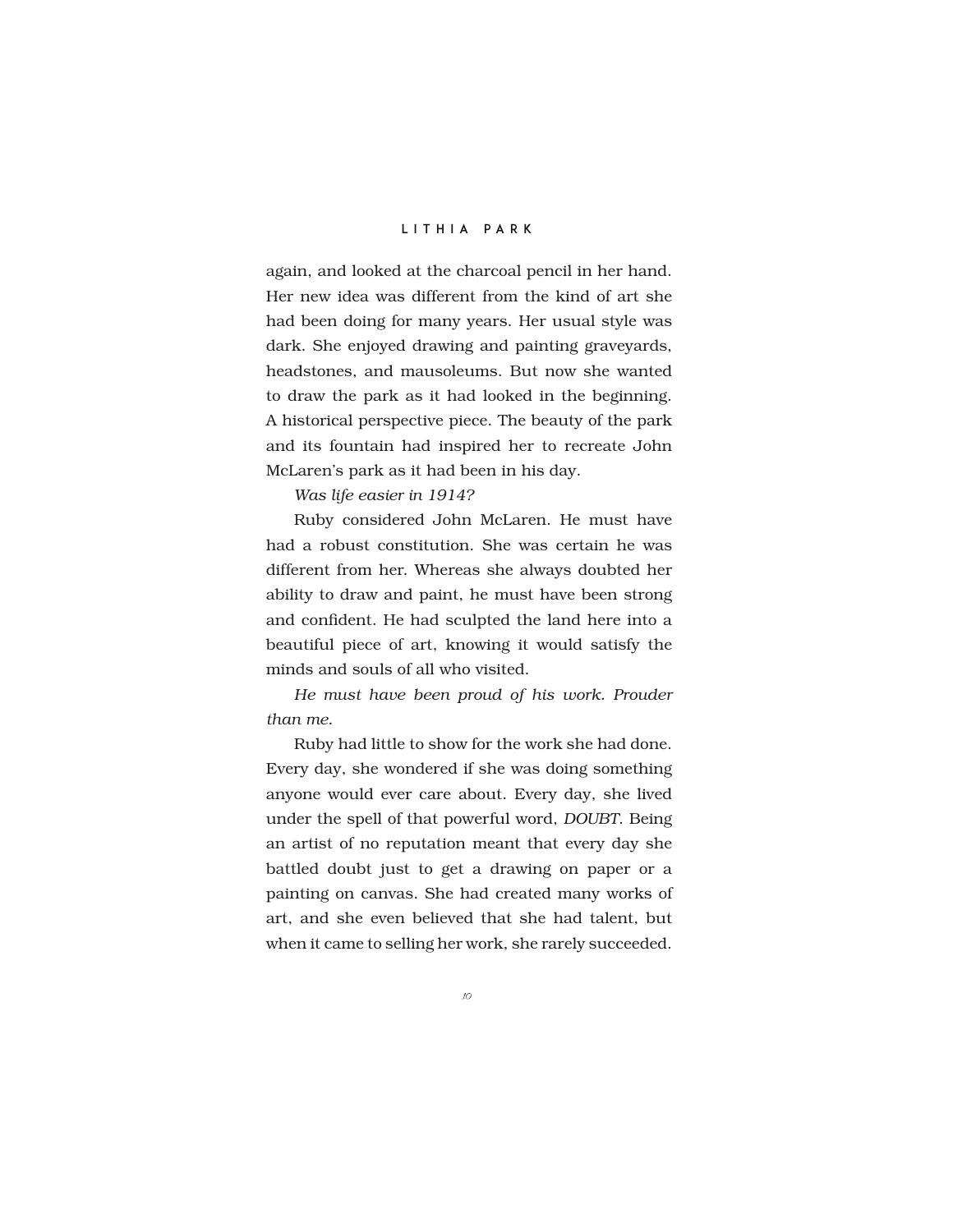In this day and age, it was money that seemed to be the measure of success. Pay was the validation of a person's craft.

Oh, how she wished she had faith, validation, and legitimacy—and the confidence of a successful artist.

She looked again at the fountain. *Did Mr. A. Frilli ever feel the doubt I feel?* 

*Life seems to get harder every day. I just don't belong to this world.* Even though Edgar Allen Poe was a writer and she a painter, she often felt they shared the same path in life. She knew from studying his life and work in college that he too had struggled as a writer in his time. Although he was published, he was, like her, not well known and made very little money from his work. He had his own battles with depression. What she feared most was that her journey through life would be cut short as his had been. Edgar was said to have taken his own life at the age of forty because of his failures.

*That's only three years older than I am. Will I live that long?*

Often isolated, cold, empty, and fearing she was going mad, Ruby thought about her suicide. Yes, she called it her suicide. She had ownership of it. Sometimes she wanted to die, but she never had the courage to go through with it. But living… living was like sinking into black water, drowning forever. She had decided that if she became so broke that she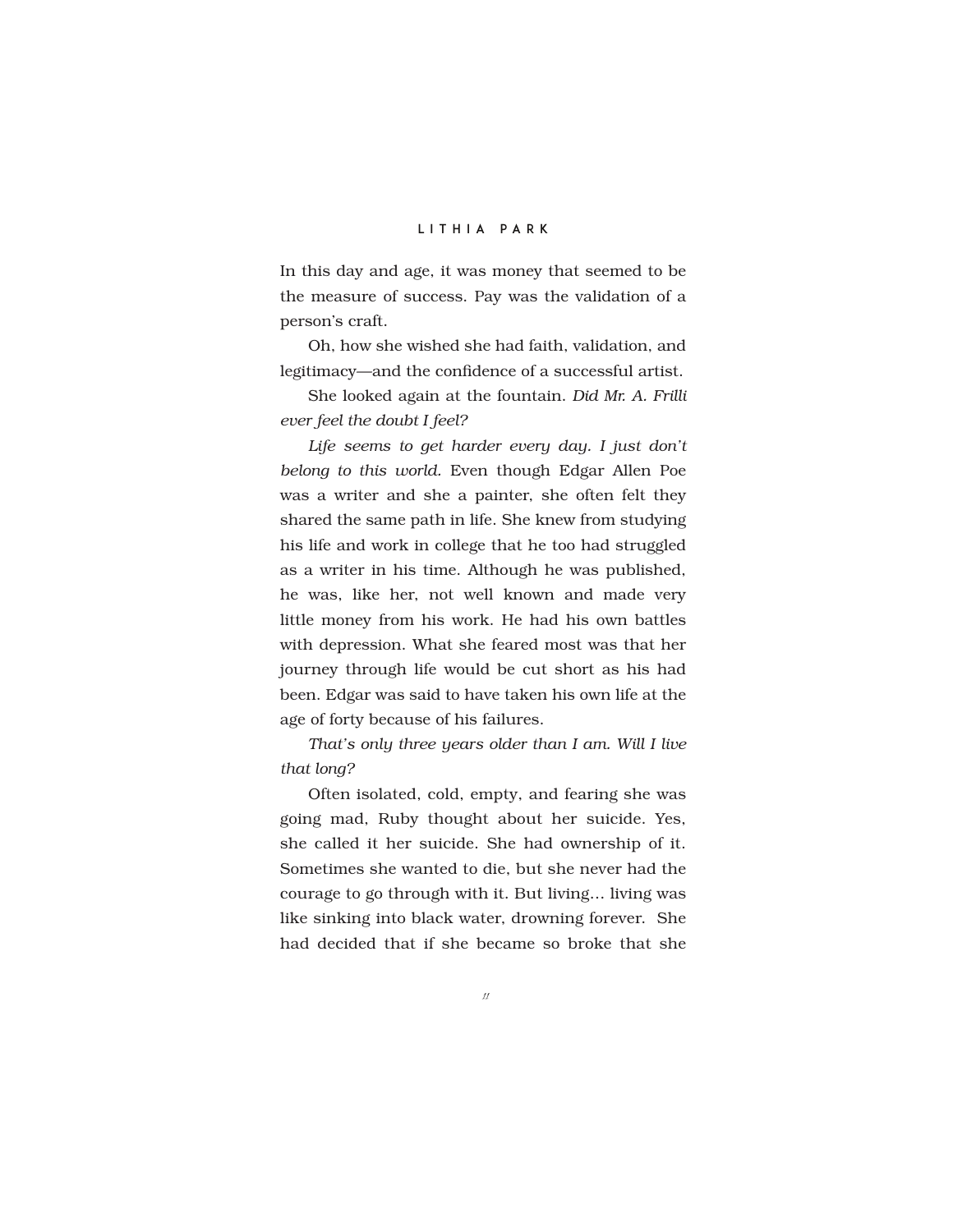had to live on the streets, that would be the time to end her life. If it came to that, would anyone even remember her?

Anyone who knew her would have said Ruby wasn't normal. She neither looked nor thought like other women her age. What made her so different? Ruby believed it was her soul. Her soul demanded she create art. Her soul that wouldn't allow her to be or become *normal*. Her soul had called her, had possessed her and persuaded her to take up the brush and paint on canvases she'd stretched with her own hands over the frames she'd made with scrap wood, using an old hammer and nails. Her soul demanded that she drag a charcoal pencil over paper, paper that she herself made from wood pulp that she got for free from a sawmill up the road.

Her soul, if it was aware of anything, knew she was an artist. Not merely "an artist," but an old-fashioned artist, the kind that makes her own supplies. Yes, her soul knew. Her mind, on the other hand, knew nothing of the kind. It argued with her soul. Her mind did all the doubting. Oftentimes, it was a struggle for her to understand which one—her soul or her mind—was in control. She understood that her mind had repeatedly out-reasoned her soul, had chained it up with links of logic, had imprisoned it in a prison of popular teachings. Indeed, it was her mind that took control when she created art. And it was her mind that forced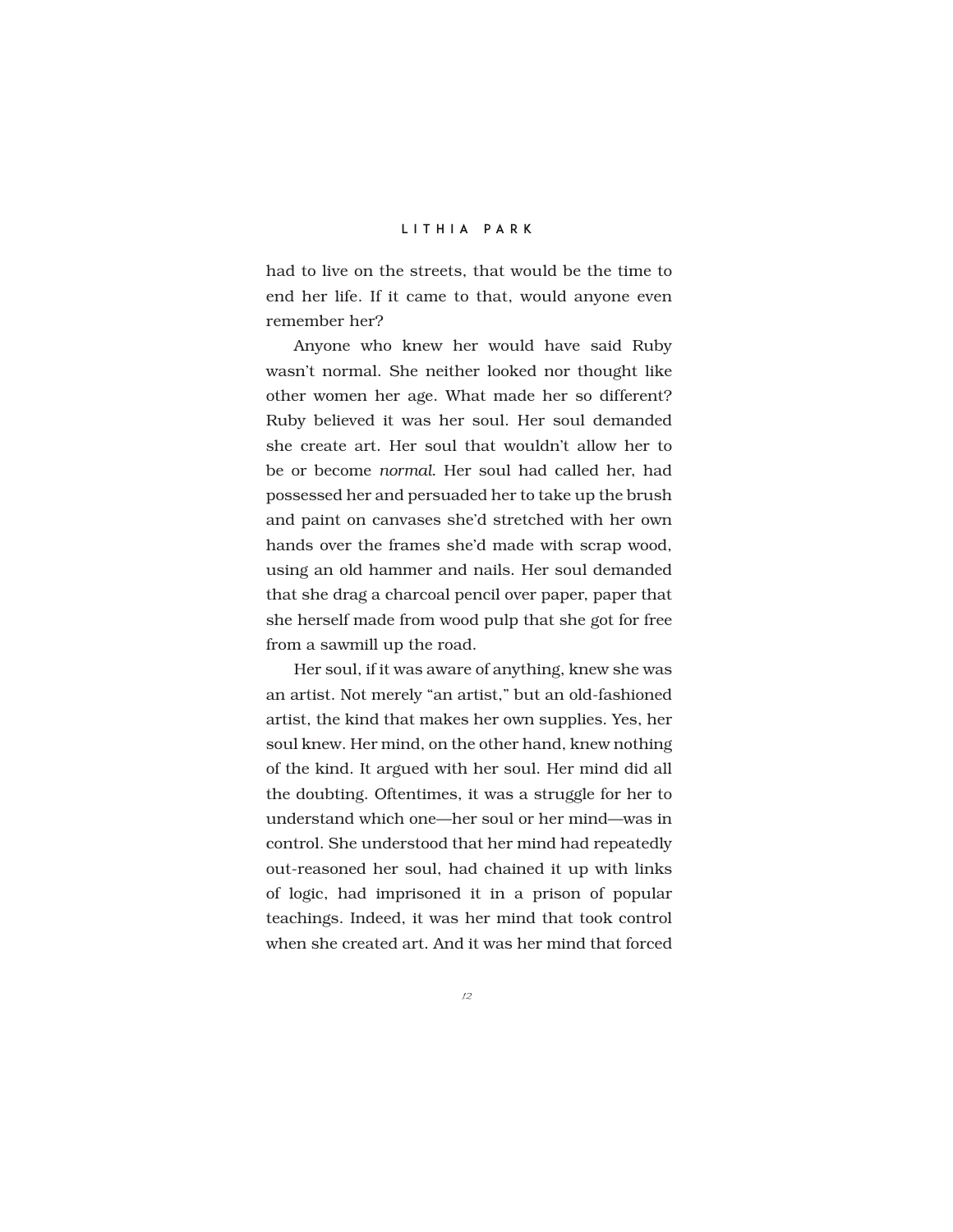her to calculate, gauge, and scrutinize every step of the process, almost to the point of overwhelming her soul altogether.

She gazed down at her hand, still holding the charcoal pencil, then gave a short whistle for Yukon to come closer so she could keep an eye on him. She could see him in the distance, jumping around, full of fun, as if someone were playing with him. There wasn't, as far as she could tell, but the dog was jumping higher and wagging his tail far more than he did when he was playing by himself. She whistled again, and he came and sat down next to her.

"Who are you playing with?" she asked him. After what happened earlier, she wasn't sure who or what might be in the park. "Are you seeing things, too? You're a goofy dog, and I'm goofy in the head!" He continued to wag his tail, and she could swear he was smiling.

With an effort, she pushed her logical thought process aside and laid her first stroke down, then swept the heel of her hand across the line to smudge it. She looked around. The park was still vacant, thanks to the freezing cold. Her logical mind took advantage of this by cursing at her for sitting outside on such a day, yet her soul felt a tingle, a spark. She blinked and tried to focus on drawing.

*And that voice….*

Stroke by stroke, she began to sketch the park as she imagined it had been a century ago when John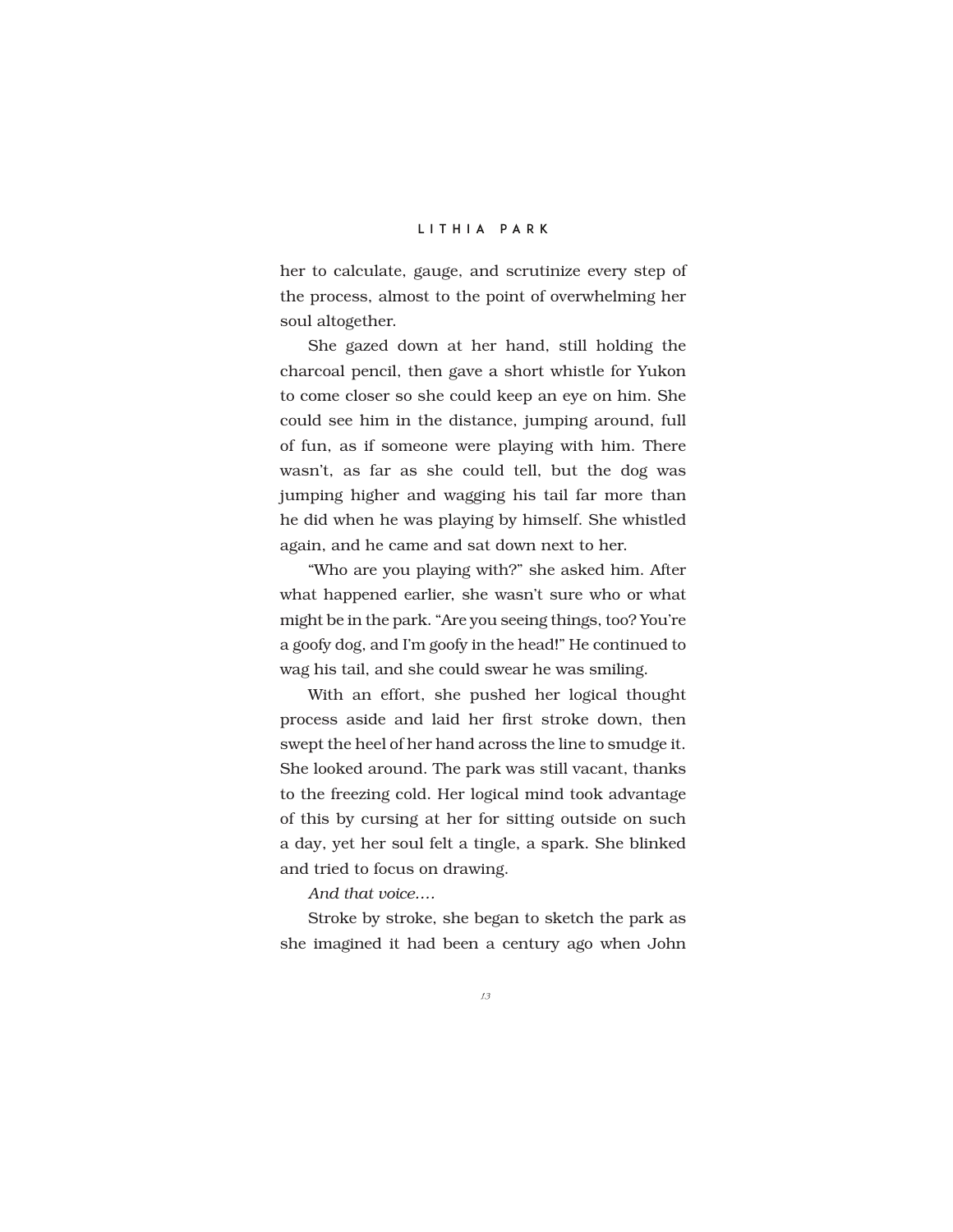McLaren was creating it. She roughed out what she saw in her mind—a warm summer day, the great sycamore trees glowing green with warmth while they provided cool shade for anyone standing beneath them.

She drew almost mechanically at first. This was how she usually started a new project: disciplined, focused on technique rather than inspiration. But today… today something was… *different*. She was looking at a past era, so her imagination seemed to be more active than usual. She began feeling as if her hands were moving without her guidance. Her soulful mind had taken over, casting off technique and just creating without thinking about it. She relaxed into the flow of drawing. Then her hand did it. Her hand drew the thing she was always reluctant to draw. It wasn't much of a thing, just a bare outline, and yet there it was, plain and simple.

She'd drawn a person.

The figure stood at the top of the hill where, in time, the fountain would stand.

Years ago, in art school, she had tried to paint a portrait. She had been proud of her first real attempt at portraiture, had thought she was seeing her raw ability in it. Her instructor had been deeply critical, however, to the point that his so-called constructive criticism became twisted, hurtful words, leaving her with no confidence in her ability to draw or paint people.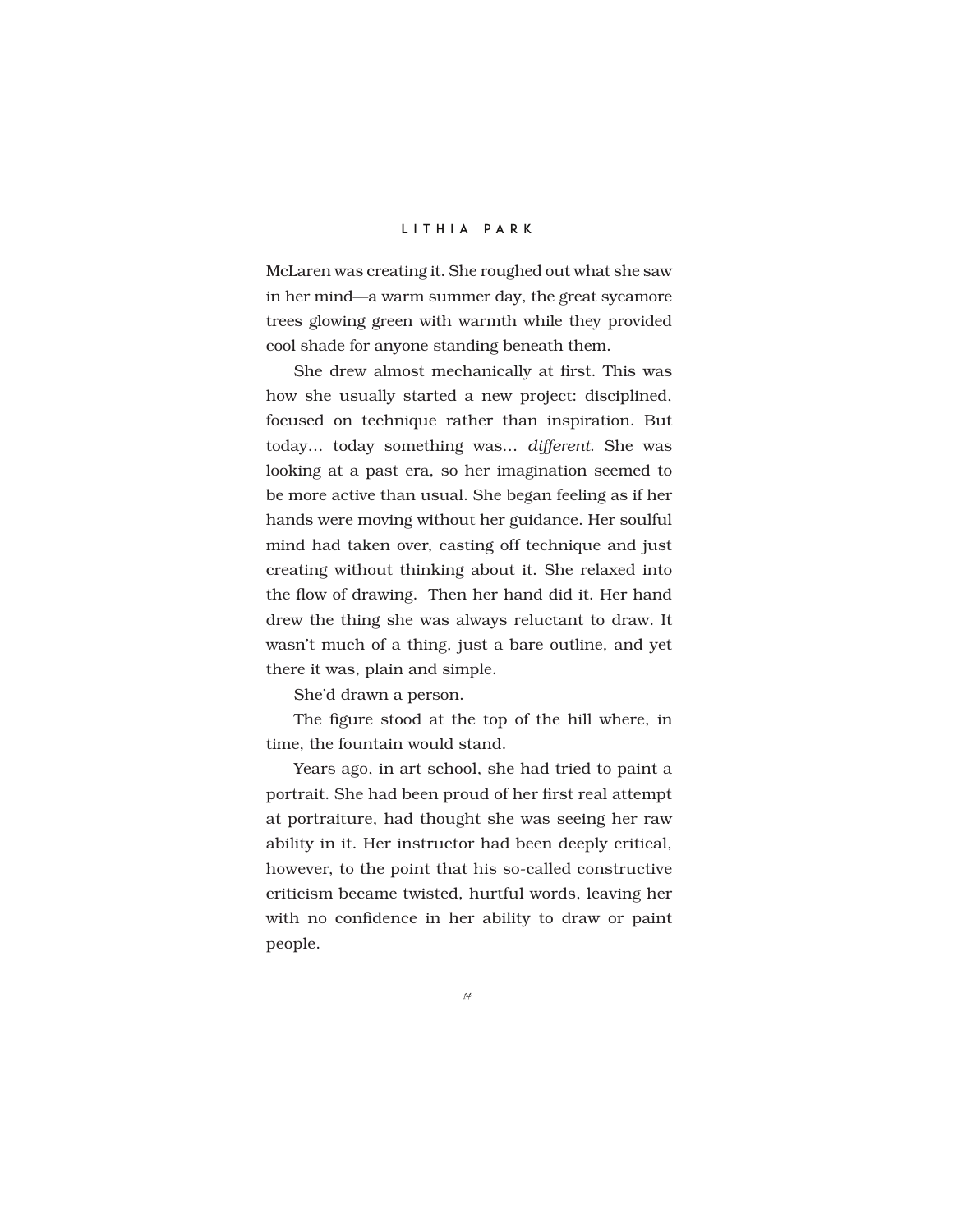"Your shadows are not nearly warm enough," he'd shouted. "What kind of idiot would make them so pale and gray! Your subjects' flesh tones are harsh and false. It would appear, Miss Birk, that you have no talent for portraits. Hold up your canvas for the class to see." He called out, "Attention, class! Please take the time to come and look at this portrait. This is exactly what you should *not* do. You should try to match the basis of color as you have it against your model's face and neck. Do you see what I mean? This is too weak, too off-putting." He stood taller, puffed out his chest and raised his voice. "Class, you must understand once and for all that weakness, either in conception or execution, is an unpardonable sin in oil."

From that day on, Ruby had resigned herself to never drawing the human form.

That had happened a dozen years ago, at least, and she was still angry with herself for never getting over the pain and embarrassment of that instructor's rant.

Now, as she looked down again at what her hand had drawn, she took a deep breath and held it. The figure was more a shadow than a detailed portrait, yet it seemed to her that the spell her art instructor had cast on her imagination had somehow just been shattered. She gave the drawing a nod and a satisfied smile, then tucked the paper into her portfolio, pocketed her charcoal pencil, and rubbed her hands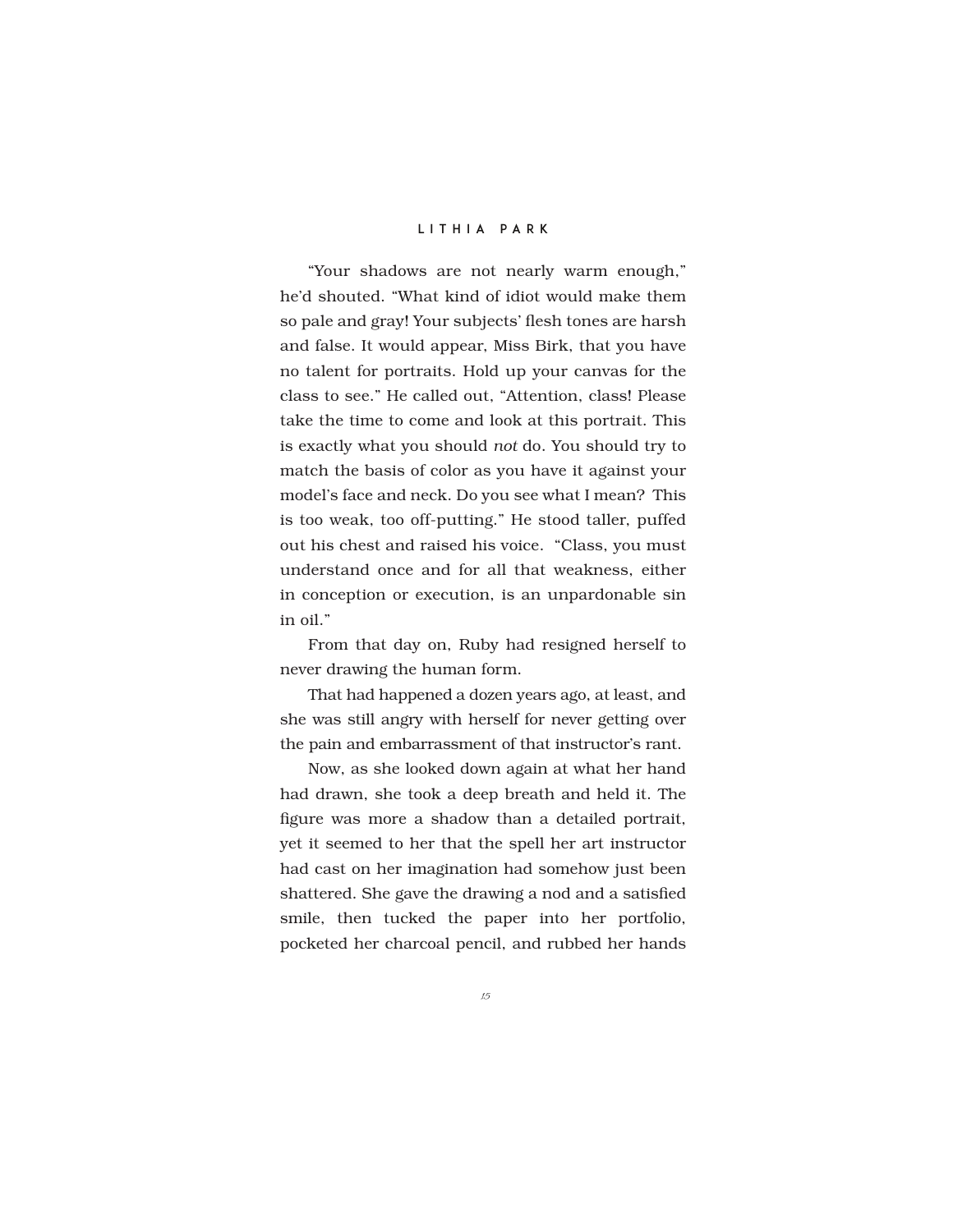together. Even though it was just past noon, she was freezing, and the cold was forcing her to get moving again. Feeling a little odd, she whistled for Yukon, who had wandered off again.

As she tried to comb her hair with her fingers, a gust of wind brought her that mysterious, spicy fragrance again, that wonderful scent she had smelled when she'd entered the park. Her imagination began to wander, eventually stumbling upon the mysterious voice again. The fragrance and the voice were both strangely familiar, but she still couldn't place how she knew them. She coaxed her mind to follow them and began chasing memories through a mental labyrinth. She'd been sketching as this was occurring, and thought, *If I keep this up, maybe I'll figure out why they feel so familiar.* 

Suddenly, she felt a jolt charging through her body. She looked around.

It had quit snowing.

The voice spoke again. *Ruby*.

The park was empty.

Her heart racing, she hit a metaphorical pause button and stood perfectly still, facing forward. Strangely, she felt like she was being tickled, and began to giggle. Her left hand came up and pushed back her cherry-chocolate hair, which had fallen down and veiled her face. She didn't know why, but she felt giddy.